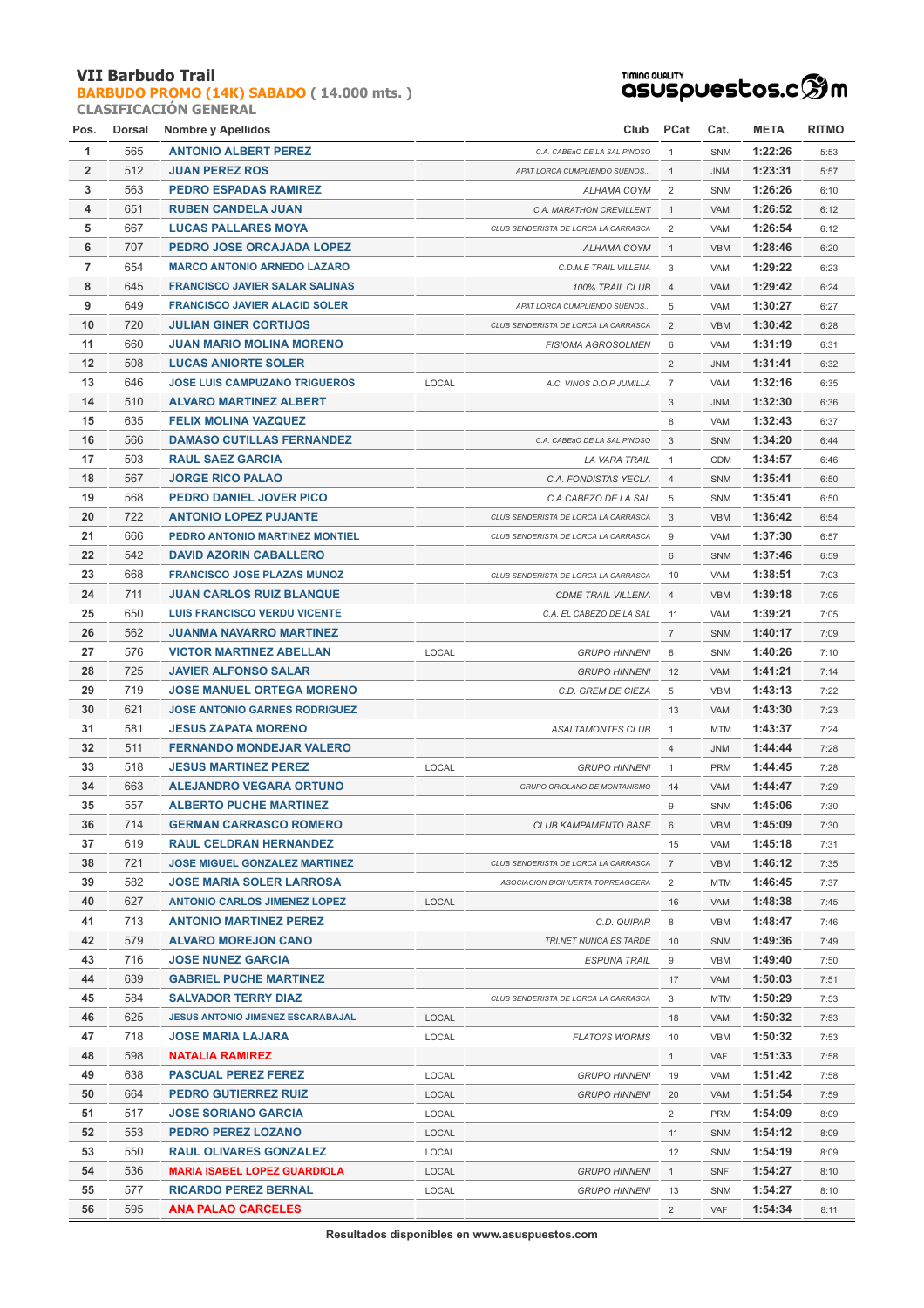**[BARBUDO PROMO \(14K\) SABADO](http://localhost/inscripcionWEBHost/prueba.php?cod=92) ( 14.000 mts. ) CLASIFICACIÓN GENERAL**



| Pos. | Dorsal | Nombre y Apellidos                          |       | Club                                    | <b>PCat</b>    | Cat.              | <b>META</b> | <b>RITMO</b> |
|------|--------|---------------------------------------------|-------|-----------------------------------------|----------------|-------------------|-------------|--------------|
| 57   | 724    | <b>JORGE RIQUELME ARTAJONA</b>              |       | <b>VIRUS TRAIL RUNNING</b>              | 11             | <b>VBM</b>        | 1:55:50     | 8:16         |
| 58   | 543    | <b>JUAN FRANCISCO BLEDA LOPEZ</b>           | LOCAL | <b>GRUPO HINNENI</b>                    | 14             | SNM               | 1:56:00     | 8:17         |
| 59   | 657    | <b>JUAN FRANCISCO CRESPO ABELLAN</b>        | LOCAL | CLUB NATACION JUMILLA                   | 21             | VAM               | 1:56:03     | 8:17         |
| 60   | 633    | <b>ALE MARTINEZ LOZANO</b>                  | LOCAL |                                         | 22             | <b>VAM</b>        | 1:57:00     | 8:21         |
| 61   | 561    | <b>PEDRO LOZAR VICENTE</b>                  |       | 100% TRAIL MURCIA                       | 15             | <b>SNM</b>        | 1:57:19     | 8:22         |
| 62   | 647    | <b>JOSE MANUEL OCHANDO LOPEZ</b>            | LOCAL | <b>GRUPO HINNENI</b>                    | 23             | VAM               | 1:57:21     | 8:22         |
| 63   | 640    | <b>PASCUAL SANCHEZ BERNAL</b>               |       |                                         | 24             | <b>VAM</b>        | 1:58:13     | 8:26         |
| 64   | 628    | <b>FRANCISCO JUAN LOPEZ SAMPER</b>          |       |                                         | 25             | VAM               | 1:58:13     | 8:26         |
| 65   | 704    | <b>ALBERTO WASHINGTON RODRIGUEZ BRIONES</b> |       |                                         | 12             | <b>VBM</b>        | 1:58:13     | 8:26         |
| 66   | 629    | MIGUEL ANGEL LOZANO GONZALEZ                | LOCAL |                                         | 26             | VAM               | 1:58:14     | 8:26         |
| 67   | 535    | <b>JULIA SOLER MENDEZ</b>                   |       | C.D. LA VENTANICA                       | 2              | <b>SNF</b>        | 1:59:10     | 8:30         |
| 68   | 534    | <b>ISABEL MARIA DE SAN MATEO MARTINEZ</b>   |       | C.D. LA VENTANICA                       | 3              | <b>SNF</b>        | 1:59:10     | 8:30         |
| 69   | 549    | ALEJANDRO NAVARRO ABELLAN                   | LOCAL |                                         | 16             | <b>SNM</b>        | 1:59:30     | 8:32         |
| 70   | 554    | <b>JUAN JOSE PEREZ MARTINEZ</b>             | LOCAL | <b>GRUPO HINNENI</b>                    | 17             | <b>SNM</b>        | 1:59:31     | 8:32         |
| 71   | 708    | <b>JUAN GONZALEZ MINGUEZ</b>                |       | C.A. CABEaO DE LA SAL PINOSO            | 13             | <b>VBM</b>        | 1:59:37     | 8:32         |
| 72   | 659    | <b>J EDUARDO FUENTES INCINILLAS</b>         |       | <b>FISIOMA AGROSOLMEN</b>               | 27             | VAM               | 1:59:45     | 8:33         |
| 73   | 502    | <b>PABLO GARRE MARTINEZ</b>                 |       | ASOCIACION BICIHUERTA TORREAGOERA       | 2              | CDM               | 2:00:50     | 8:37         |
| 74   | 702    | <b>ANDRES LORCA BOEDO</b>                   |       |                                         | 14             | <b>VBM</b>        | 2:01:12     | 8:39         |
| 75   | 551    | <b>GUILLERMO PALAO QUILEZ</b>               | LOCAL |                                         | 18             | SNM               | 2:01:14     | 8:39         |
| 76   | 552    | <b>CRISTIAN PALAO QUILEZ</b>                | LOCAL |                                         | 19             | SNM               | 2:01:16     | 8:39         |
| 77   | 690    | <b>SONSOLES CABALLERO CAMPOS</b>            |       | TRI.NET NUNCA ES TARDE                  | $\mathbf{1}$   | VBF               | 2:01:16     | 8:39         |
| 78   | 516    | <b>JOSE MARIA MOROTE GARCIA</b>             | LOCAL |                                         | 3              | <b>PRM</b>        | 2:01:39     | 8:41         |
| 79   | 632    | <b>JOSE MARTINEZ JAEN</b>                   | LOCAL |                                         | 28             | <b>VAM</b>        | 2:02:04     | 8:43         |
| 80   | 606    | <b>LAURA LOPEZ GARCIA</b>                   |       | <b>FISIOMA AGROSOLMEN</b>               | 3              | VAF               | 2:02:11     | 8:43         |
| 81   | 665    | <b>GINES PEDRO TORAL PEREZ</b>              | LOCAL | <b>GRUPO HINNENI</b>                    | 29             | VAM               | 2:02:24     | 8:44         |
| 82   | 612    | <b>MAIKA PEREZ CANALES</b>                  |       | CLUB SENDERISTA DE LORCA LA CARRASCA    | $\overline{4}$ | VAF               | 2:02:53     | 8:46         |
| 83   | 717    | <b>JOAQUIN VALERO MIRO</b>                  |       |                                         | 15             | <b>VBM</b>        | 2:02:57     |              |
| 84   | 709    | <b>FRANCISCO CARPENA PEREZ</b>              |       | FIT-KID JUMILLA<br>C.A. FONDISTAS YECLA | 16             | <b>VBM</b>        | 2:03:25     | 8:46<br>8:48 |
| 85   | 712    | <b>MIGUEL ANGEL VERGARA MARTINEZ</b>        |       |                                         | 17             | <b>VBM</b>        | 2:04:50     |              |
| 86   | 685    | <b>ROSA IBANEZ SERRANO</b>                  |       | CLUB DE ATL. VINALOPO ELDA              | 2              | <b>VBF</b>        | 2:05:33     | 8:55<br>8:58 |
| 87   | 599    | <b>MARISOL SORIA GONZALEZ</b>               |       | GRUPO SENDERISTA VENTA LA RATA          | 5              | <b>VAF</b>        | 2:06:14     | 9:01         |
| 88   | 705    | <b>MANUEL ALEJANDRO RODRIGUEZ PINO</b>      |       | CLUB SEND. SANTOMERA                    |                |                   | 2:06:22     |              |
| 89   | 615    | <b>SOFIA VALERA BELDA</b>                   |       |                                         | 18<br>6        | <b>VBM</b><br>VAF | 2:06:23     | 9:01<br>9:01 |
| 90   | 641    | <b>MIGUEL ANGEL SANTOS MARIA</b>            | LOCAL | <b>RARAMURIS TRAIL</b>                  | 30             |                   | 2:06:29     |              |
| 91   | 526    | <b>MARTA SIMON PATERNA</b>                  |       | <b>GRUPO HINNENI</b>                    | $\overline{4}$ | VAM<br><b>SNF</b> | 2:07:06     | 9:02<br>9:04 |
| 92   | 687    | <b>PASCUALA LENCINA PEREZ</b>               |       |                                         |                |                   |             |              |
| 93   | 529    | <b>MARINA GARCIA MARTINEZ</b>               | LOCAL | <b>GRUPO HINNENI</b>                    | 3              | <b>VBF</b>        | 2:07:13     | 9:05         |
| 94   | 723    |                                             | LOCAL | <b>ALQUERIA TRAIL</b>                   | 5              | <b>SNF</b>        | 2:07:14     | 9:05         |
| 95   | 624    | <b>MARIO DAVID GONZALEZ REVERON</b>         |       | TRI. NET NUNCA ES TARDE                 | 19             | <b>VBM</b>        | 2:07:44     | 9:07         |
|      |        | <b>MIGUEL HERNANDEZ MOYA</b>                |       |                                         | 31             | VAM               | 2:08:59     | 9:12         |
| 96   | 574    | <b>ABDIAS SIMON TRIGUEROS</b>               | LOCAL | <b>GRUPO HINNENI</b>                    | 20             | <b>SNM</b>        | 2:09:10     | 9:13         |
| 97   | 515    | <b>FRANCISCO JOSE FERNANDEZ HERNANDEZ</b>   |       |                                         | 4              | <b>PRM</b>        | 2:09:34     | 9:15         |
| 98   | 630    | <b>ILDEFONSO LOZANO GONZALEZ</b>            | LOCAL |                                         | 32             | VAM               | 2:09:51     | 9:16         |
| 99   | 593    | <b>MARIA JOSE LORCA GONZALEZ</b>            |       |                                         | $\overline{7}$ | VAF               | 2:10:41     | 9:20         |
| 100  | 588    | <b>ROSA CARRION DELEGIDOS</b>               | LOCAL |                                         | 8              | VAF               | 2:10:51     | 9:20         |
| 101  | 642    | <b>RAUL SERRANO GOMEZ</b>                   |       | <b>CLUB MAS KE RUTAS</b>                | 33             | VAM               | 2:11:01     | 9:21         |
| 102  | 587    | <b>MARIA DOLORES BOLUDA RODRIGUEZ</b>       |       |                                         | 9              | VAF               | 2:11:34     | 9:23         |
| 103  | 533    | <b>CARMEN ROSA CARRILLO ORENES</b>          |       | C.D. GRASSHOPPER                        | 6              | <b>SNF</b>        | 2:12:29     | 9:27         |
| 104  | 596    | <b>LAURA PALAO CARCELES</b>                 |       |                                         | 10             | VAF               | 2:12:29     | 9:27         |
| 105  | 530    | <b>LOURDES JIMENEZ LOZANO</b>               |       | <b>BARBERIA RIPOLL</b>                  | $\overline{7}$ | <b>SNF</b>        | 2:12:40     | 9:28         |
| 106  | 564    | <b>JOSE JAVIER RIPOLL MARTINEZ</b>          |       | <b>BARBERIA RIPOLL</b>                  | 21             | <b>SNM</b>        | 2:12:41     | 9:28         |
| 107  | 676    | <b>JOEL GARCIA VITORIA</b>                  |       | <b>TRIMPULSO</b>                        | 34             | VAM               | 2:12:47     | 9:29         |
| 108  | 604    | <b>SUSANA OCANA JIMENEZ</b>                 |       | CT MURCIA UNIDATA                       | 11             | VAF               | 2:12:47     | 9:29         |
| 109  | 602    | URSULA OCANA JIMENEZ                        |       | C.A. ARGAMASILLA                        | 12             | VAF               | 2:12:48     | 9:29         |
| 110  | 655    | <b>RUBEN MOYA FERNANDEZ</b>                 |       | C.A. ARGAMASILLA                        | 35             | VAM               | 2:12:48     | 9:29         |
| 111  | 620    | <b>FRANCISCO GARCIA RIVAS</b>               |       |                                         | 36             | VAM               | 2:13:08     | 9:30         |
| 112  | 556    | <b>ANTONIO PINERO MORCILLO</b>              | LOCAL |                                         | 22             | <b>SNM</b>        | 2:13:50     | 9:33         |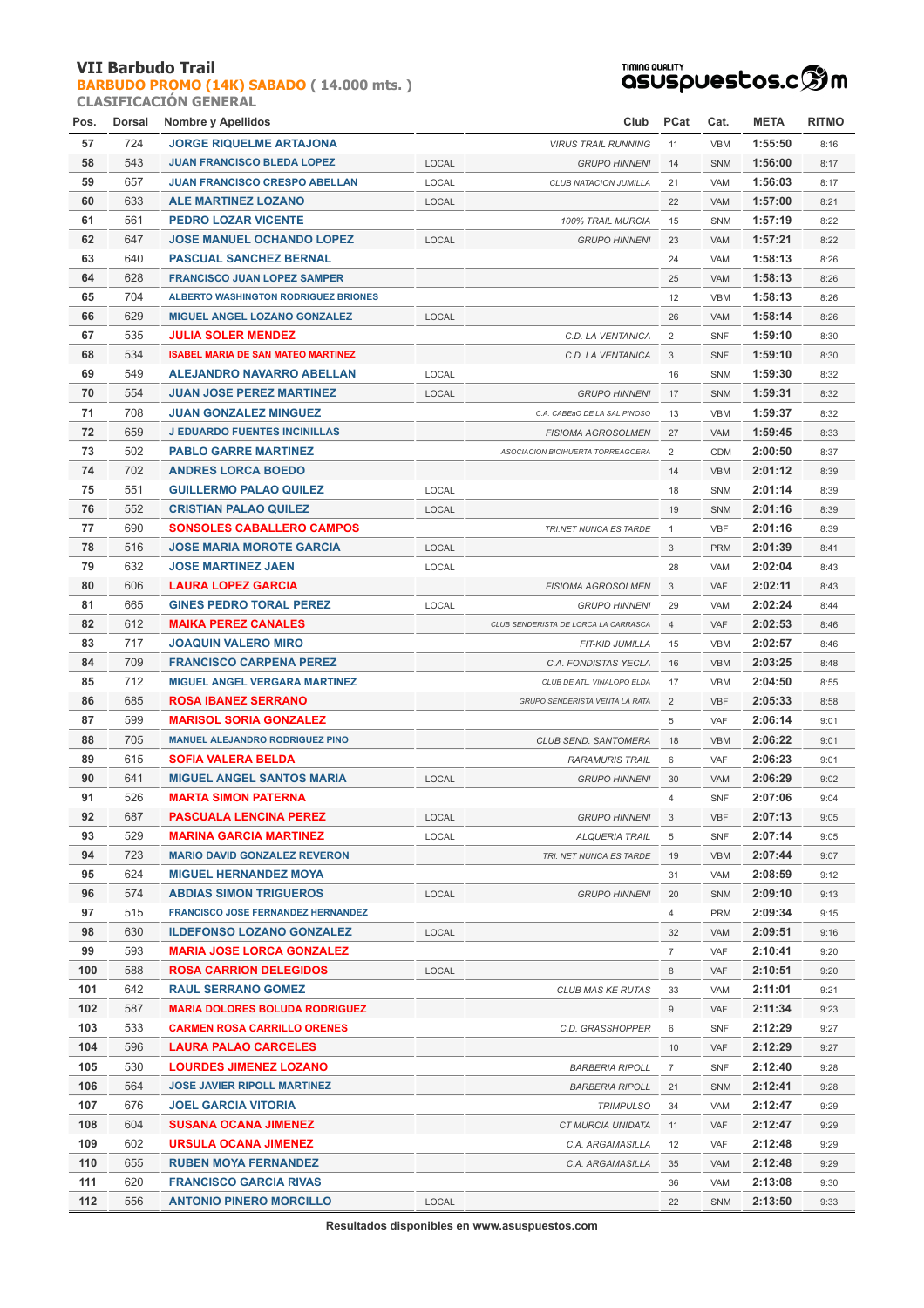**[BARBUDO PROMO \(14K\) SABADO](http://localhost/inscripcionWEBHost/prueba.php?cod=92) ( 14.000 mts. ) CLASIFICACIÓN GENERAL**



| Pos. | Dorsal | Nombre y Apellidos                       |       | Club                                             | <b>PCat</b>    | Cat.                     | <b>META</b> | <b>RITMO</b>   |
|------|--------|------------------------------------------|-------|--------------------------------------------------|----------------|--------------------------|-------------|----------------|
| 113  | 538    | <b>MONICA MARTINEZ GOMEZ</b>             | LOCAL | <b>GRUPO HINNENI</b>                             | 8              | <b>SNF</b>               | 2:13:58     | 9:34           |
| 114  | 540    | <b>ESTRELLA GARCIA BAUTISTA</b>          |       | <b>OFYMAT</b>                                    | 9              | <b>SNF</b>               | 2:14:10     | 9:35           |
| 115  | 652    | <b>RAUL GONZALEZ OSUNA</b>               |       | C.A. MOLINICOS SIERRA DEL SEGURA                 | 37             | VAM                      | 2:14:26     | 9:36           |
| 116  | 673    | <b>JOSE MANUEL MONTERDE HERNANDEZ</b>    |       | TEAM100K                                         | 38             | VAM                      | 2:14:29     | 9:36           |
| 117  | 701    | <b>JAVIER LOPEZ TENZA</b>                |       |                                                  | 20             | <b>VBM</b>               | 2:15:02     | 9:38           |
| 118  | 613    | <b>MARI ANGELES SEGOVIA MONTIEL</b>      | LOCAL | CLUB SENDERISTA DE LORCA LA CARRASCA             | 13             | <b>VAF</b>               | 2:15:07     | 9:39           |
| 119  | 501    | <b>REYES GARCIA SIMON</b>                |       |                                                  | 3              | <b>CDM</b>               | 2:15:11     | 9:39           |
| 120  | 671    | <b>ANTONIO GARCIA CARPENA</b>            |       |                                                  | 39             | VAM                      | 2:15:36     | 9:41           |
| 121  | 697    | <b>FRANCISCO GARCIA ABELLAN</b>          |       |                                                  | 21             | <b>VBM</b>               | 2:15:37     | 9:41           |
| 122  | 531    | <b>SONIA GARCIA PEREZ</b>                |       | C.A. PETRER CAPET                                | 10             | <b>SNF</b>               | 2:15:55     | 9:42           |
| 123  | 653    | <b>PABLO MUNOZ PAYA</b>                  |       | C.A. PETRER CAPET                                | 40             | VAM                      | 2:15:56     | 9:42           |
| 124  | 616    | <b>JULIA MORANTE GOMEZ</b>               |       | TRI.NET NUNCA ES TARDE                           | 14             | VAF                      | 2:16:04     | 9:43           |
| 125  | 591    | <b>MARIA OPORTUNA GUARDIOLA GONZALEZ</b> | LOCAL | <b>GRUPO HINNENI</b>                             | 15             | VAF                      | 2:16:52     | 9:46           |
| 126  | 715    | <b>GUILLERMO BAQUERO BUSSE</b>           |       | C.D. GRASSHOPPER                                 | 22             | <b>VBM</b>               | 2:17:32     | 9:49           |
| 127  | 521    | <b>SANDRA CARCELEN JIMENEZ</b>           | LOCAL |                                                  | 11             | <b>SNF</b>               | 2:18:28     | 9:53           |
| 128  | 637    | <b>MIGUEL ANGEL ORTIZ CARRION</b>        | LOCAL | <b>GRUPO HINNENI</b>                             | 41             | VAM                      | 2:18:31     | 9:53           |
| 129  | 699    | <b>JOSE SALVADOR GUARDIOLA MARTINEZ</b>  | LOCAL | <b>GRUPO HINNENI</b>                             | 23             | <b>VBM</b>               | 2:19:26     | 9:57           |
| 130  | 589    | <b>AIDA CRNOLIC BALTIC</b>               |       |                                                  | 16             | VAF                      | 2:20:28     | 10:02          |
| 131  | 555    | <b>ANTONIO JAVIER PEREZ QUILEZ</b>       | LOCAL |                                                  | 23             | <b>SNM</b>               | 2:20:30     | 10:02          |
| 132  | 590    | <b>SARAI FERRIZ ESCANDELL</b>            |       |                                                  | 17             | VAF                      | 2:20:38     | 10:02          |
| 133  | 506    | <b>ANA BOJ COS</b>                       |       | CLUB KAMPAMENTO BASE                             | $\mathbf{1}$   | <b>JNF</b>               | 2:21:16     | 10:05          |
| 134  | 546    | <b>MIGUEL ANGEL LOZANO JIMENEZ</b>       | LOCAL |                                                  | 24             | SNM                      | 2:21:39     | 10:07          |
| 135  | 586    | <b>MARIANO ORTIZ AROCA</b>               |       | GRUPO DE SEND. Y MONTANA EL PORTAZGO             | $\overline{4}$ | MTM                      | 2:22:36     | 10:11          |
| 136  | 559    | <b>ALVARO SANTOS PEREZ</b>               | LOCAL |                                                  | 25             | SNM                      | 2:23:44     | 10:16          |
| 137  | 520    | <b>ALMUDENA CARCELEN CARRION</b>         | LOCAL |                                                  | 12             | <b>SNF</b>               | 2:24:19     | 10:18          |
| 138  | 658    | <b>JUAN CARLOS BARROSO LEO</b>           |       |                                                  | 42             | VAM                      | 2:25:31     | 10:23          |
| 139  | 573    | <b>GUILLERMO GONZALEZ SIMON</b>          |       | CON EL MORRO FINO<br><b>GRUPO HINNENI</b>        | 26             | SNM                      | 2:25:32     | 10:23          |
| 140  | 532    | <b>ALBA MARTINEZ OLIVER</b>              | LOCAL |                                                  |                |                          | 2:25:49     |                |
| 141  | 583    | <b>JOSE FCO GONZALEZ LOPEZ</b>           |       | C.D. AQUEATACAMOS                                | 13             | <b>SNF</b><br><b>MTM</b> | 2:26:25     | 10:24          |
| 142  | 617    | <b>OSCAR AYUSO FLORES</b>                | LOCAL | <b>DEVERAS ABOGADOS</b>                          | 5<br>43        | VAM                      | 2:26:27     | 10:27<br>10:27 |
| 143  | 571    | <b>AITOR JIMENEZ POVEDA</b>              | LOCAL |                                                  | 27             | SNM                      | 2:27:03     | 10:30          |
| 144  | 547    | <b>JUAN LUIS LOZANO ORTIZ</b>            | LOCAL | CLUB TRIATLON JUMILLA                            | 28             | SNM                      | 2:27:04     | 10:30          |
| 145  | 691    | <b>MARIA DIAZ GOMEZ</b>                  |       | TRI.NET NUNCA ES TARDE                           | $\overline{4}$ | <b>VBF</b>               | 2:27:14     | 10:31          |
| 146  | 569    | PEDRO MARTINEZ VILLANUEVA                |       | C.D. AQUEATACAMOS                                | 29             | SNM                      | 2:27:32     | 10:32          |
| 147  | 560    | FERNANDO ZARAGOZA CAMARA                 |       |                                                  | 30             | SNM                      | 2:28:11     | 10:35          |
| 148  | 634    | <b>JOSE ANTONIO MARTINEZ VELEZ</b>       | LOCAL |                                                  | 44             | <b>VAM</b>               | 2:28:22     | 10:35          |
| 149  | 605    | <b>MARI ANGELES MOLINA BERNABEU</b>      |       | <b>DEOP VINOS DE JUMILLA</b>                     | 18             | VAF                      | 2:28:22     | 10:35          |
| 150  | 597    | <b>CRISTINA PASTOR ALBERT</b>            |       |                                                  | 19             | VAF                      | 2:31:09     | 10:47          |
| 151  | 662    | <b>BALBINO QUESADA YANEZ</b>             |       | <b>GRUPO HINNENI</b>                             | 45             | VAM                      | 2:34:00     | 11:00          |
| 152  | 601    | <b>IRENE GARCIA DIAZ</b>                 | LOCAL | A. C. DOP VINOS DE JUMILLA                       | 20             | VAF                      | 2:34:00     | 11:00          |
| 153  | 618    | <b>JUAN BALSALOBRE ORTIZ</b>             |       |                                                  | 46             | VAM                      | 2:36:53     | 11:12          |
| 154  | 524    | <b>CAROLINA JIMENEZ ABELLAN</b>          | LOCAL |                                                  | 14             | <b>SNF</b>               | 2:37:34     | 11:15          |
| 155  | 703    | <b>PEDRO JOSE MARTINEZ VILLA</b>         | LOCAL |                                                  | 24             | <b>VBM</b>               | 2:38:08     | 11:17          |
| 156  | 570    | <b>ALFONSO MARTINEZ OCHOTORENA</b>       |       | CLUB SENDERISTA DE FUENTE ALAMO                  | 31             | <b>SNM</b>               | 2:39:33     | 11:23          |
| 157  | 592    | <b>MARIA DOLORES LLAMAS RUBIO</b>        |       |                                                  | 21             | VAF                      | 2:39:33     | 11:23          |
| 158  | 643    | <b>ALBERTO SORIANO GARCIA</b>            |       |                                                  | 47             | VAM                      | 2:39:34     | 11:23          |
| 159  | 537    | <b>NAIROBY ROSARIO OZUNA</b>             |       | <b>GRUPO HINNENI</b>                             | 15             | SNF                      | 2:39:34     | 11:23          |
| 160  | 700    | <b>SALVAD LOPEZ JOMENE</b>               | LOCAL |                                                  | 25             | <b>VBM</b>               | 2:41:51     | 11:33          |
| 161  | 603    | MARIA DE LOS ANGELES GONZALEZ MARTINEZ   |       | CLUB DE ATL. VINALOPO ELDA                       | 22             | VAF                      | 2:42:00     | 11:34          |
| 162  | 507    | <b>CARMEN VALERO SANZ</b>                |       | <b>FIT-KID JUMILLA</b>                           | $\overline{2}$ | <b>JNF</b>               | 2:42:04     | 11:34          |
| 163  | 680    | <b>MARIA CONCEPCION ALONSO DEL PINO</b>  |       | CLUB DE TRIATLON TRINET                          | 5              | <b>VBF</b>               | 2:42:40     |                |
| 164  | 675    | <b>IVAN PERTUSA LIEBANA</b>              |       | TRI.NET NUNCA ES TARDE                           | 48             | VAM                      | 2:42:41     | 11:37<br>11:37 |
| 165  | 607    | <b>MARIBEL MOLINA SIMARRO</b>            |       |                                                  |                | VAF                      | 2:43:07     |                |
| 166  | 525    | <b>MACARENA MILLAM GARCIA</b>            |       | GAIA                                             | 23<br>16       | <b>SNF</b>               | 2:43:08     | 11:39          |
| 167  | 541    | <b>MARIA PLAZA GARCIA</b>                |       |                                                  | 17             |                          | 2:45:20     | 11:39<br>11:48 |
| 168  | 692    | <b>MARIA ISABEL DIAZ MORENO</b>          |       | TRI.NET NUNCA ES TARDE<br>TRI.NET NUNCA ES TARDE | 6              | SNF<br><b>VBF</b>        | 2:45:20     | 11:48          |
|      |        |                                          |       |                                                  |                |                          |             |                |